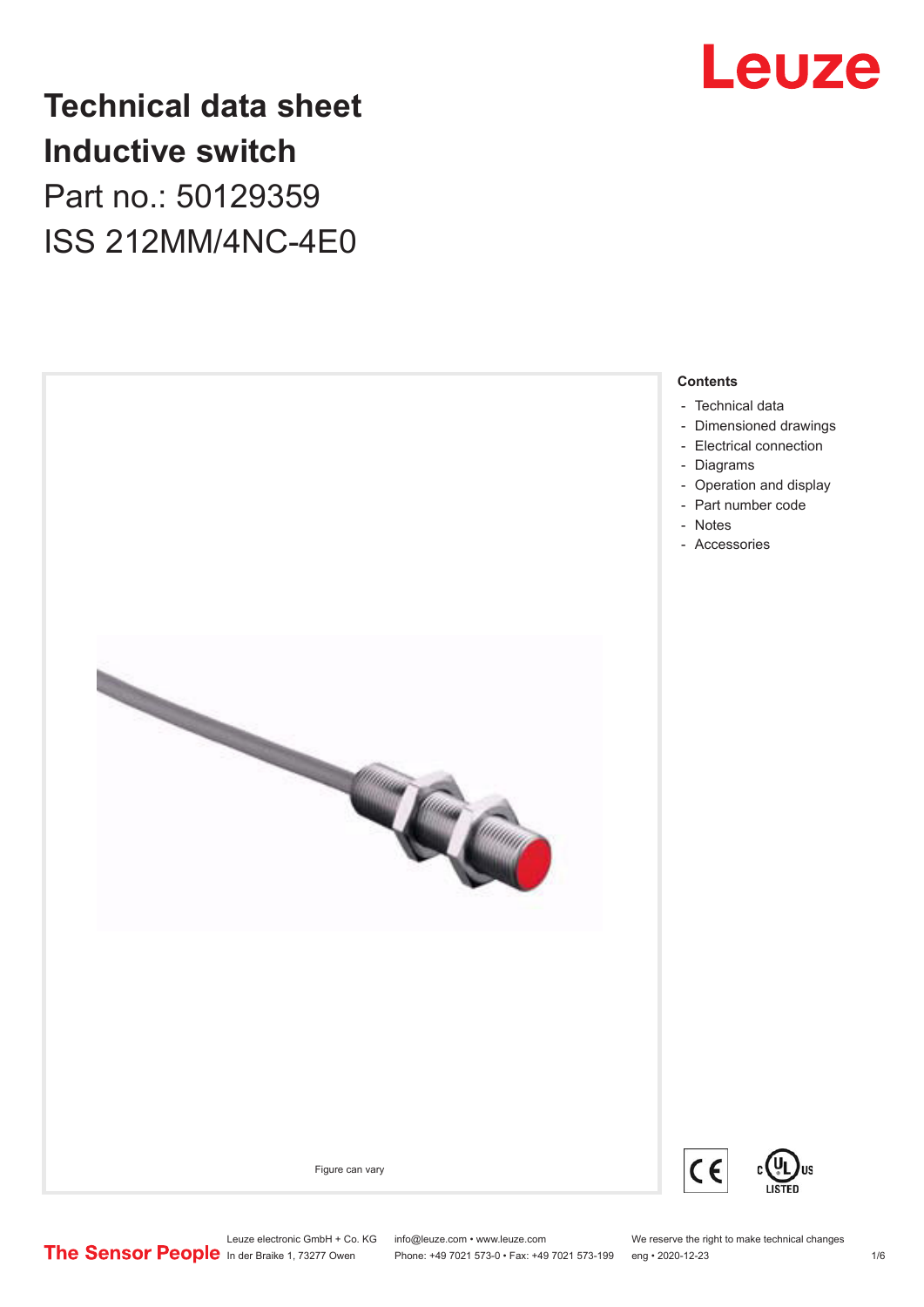### <span id="page-1-0"></span>**Technical data**

# Leuze

#### **Basic data**

|             | <b>Series</b>                                         | 212                                                                                      |
|-------------|-------------------------------------------------------|------------------------------------------------------------------------------------------|
|             | Typ. operating range limit S <sub>n</sub>             | 4 mm                                                                                     |
|             | <b>Operating range S</b> <sub>a</sub>                 | $03.2$ mm                                                                                |
|             |                                                       |                                                                                          |
|             | <b>Characteristic parameters</b>                      |                                                                                          |
| <b>MTTF</b> |                                                       | 910 years                                                                                |
|             |                                                       |                                                                                          |
|             | <b>Electrical data</b>                                |                                                                                          |
|             | <b>Protective circuit</b>                             | Inductive protection                                                                     |
|             |                                                       | Polarity reversal protection                                                             |
|             |                                                       | Short circuit protected                                                                  |
|             |                                                       |                                                                                          |
|             | Performance data                                      |                                                                                          |
|             | Supply voltage $U_{\rm R}$                            | 10  30 V, DC                                                                             |
|             | <b>Residual ripple</b>                                | 0  20 %, From $U_{\rm B}$                                                                |
|             | <b>Open-circuit current</b>                           | $010$ mA                                                                                 |
|             | Temperature drift, max. (in % of S.)                  | 10 %, Over the entire operating<br>temperature range                                     |
|             | Repeatability, max. (in % of S.)                      | 5 %, For $U_B$ = 20  30 VDC, ambient<br>temperature $T_a = 23 \degree C \pm 5 \degree C$ |
|             | <b>Switching hysteresis</b>                           | 20 %                                                                                     |
|             |                                                       |                                                                                          |
|             | Outputs                                               |                                                                                          |
|             | <b>Number of digital switching outputs</b> 1 Piece(s) |                                                                                          |
|             |                                                       |                                                                                          |
|             | <b>Switching outputs</b>                              |                                                                                          |
|             | Voltage type                                          | DC                                                                                       |
|             | Switching current, max.                               | 200 mA                                                                                   |
|             | Residual current, max.                                | 0.1 <sub>m</sub> A                                                                       |
|             | Voltage drop                                          | $\leq$ 2 V                                                                               |
|             |                                                       |                                                                                          |
|             | Switching output 1<br><b>Switching element</b>        | Transistor, PNP                                                                          |
|             | <b>Switching principle</b>                            | NC (normally closed)                                                                     |
|             |                                                       |                                                                                          |
|             | <b>Timing</b>                                         |                                                                                          |
|             | Switching frequency                                   | 2,500 Hz                                                                                 |
|             | <b>Readiness delay</b>                                | 60 ms                                                                                    |
|             |                                                       |                                                                                          |
|             | <b>Connection</b>                                     |                                                                                          |
|             | <b>Number of connections</b>                          | 1 Piece(s)                                                                               |
|             |                                                       |                                                                                          |
|             | <b>Connection 1</b>                                   |                                                                                          |
|             | <b>Function</b>                                       | Signal OUT                                                                               |
|             |                                                       | Voltage supply                                                                           |
|             | <b>Type of connection</b>                             | Cable                                                                                    |
|             | Cable length                                          | 2,000 mm                                                                                 |
|             | Sheathing material                                    | <b>PVC</b>                                                                               |
|             | Cable color                                           | Gray                                                                                     |
|             | <b>Number of conductors</b>                           | 3-wire                                                                                   |

| <b>Mechanical data</b>                                         |                                 |  |  |
|----------------------------------------------------------------|---------------------------------|--|--|
| Design                                                         | Cylindrical                     |  |  |
| <b>Thread size</b>                                             | $M12 \times 1$ mm               |  |  |
| Dimension (Ø x L)                                              | 12 mm x 35 mm                   |  |  |
| <b>Type of installation</b>                                    | Embedded                        |  |  |
| <b>Housing material</b>                                        | Metal                           |  |  |
| <b>Metal housing</b>                                           | Nickel-plated brass             |  |  |
| Sensing face material                                          | Plastic, Polybutylene (PBT)     |  |  |
| Net weight                                                     | 91 <sub>g</sub>                 |  |  |
| <b>Housing color</b>                                           | Red, RAL 3000                   |  |  |
|                                                                | Silver                          |  |  |
| <b>Type of fastening</b>                                       | Mounting thread                 |  |  |
|                                                                | Via optional mounting device    |  |  |
| <b>Standard measuring plate</b>                                | 12 x 12 mm <sup>2</sup> , Fe360 |  |  |
|                                                                |                                 |  |  |
| <b>Operation and display</b>                                   |                                 |  |  |
| <b>Type of display</b>                                         | LED                             |  |  |
| <b>Number of LEDs</b>                                          | 1 Piece(s)                      |  |  |
| <b>Environmental data</b>                                      |                                 |  |  |
|                                                                | $-25$ 70 °C                     |  |  |
| Ambient temperature, operation<br>Ambient temperature, storage | $-25$ 70 °C                     |  |  |
|                                                                |                                 |  |  |
| <b>Certifications</b>                                          |                                 |  |  |
|                                                                |                                 |  |  |
| Degree of protection                                           | IP 67                           |  |  |
| <b>Protection class</b>                                        | $\mathbf{H}$                    |  |  |
| <b>Certifications</b>                                          | c UL US                         |  |  |
| Test procedure for EMC in accordance IEC 61000-4-2             |                                 |  |  |
| with standard                                                  | IEC 61000-4-3                   |  |  |
|                                                                | IEC 61000-4-4                   |  |  |
| <b>Standards applied</b>                                       | IEC 60947-5-2                   |  |  |
|                                                                |                                 |  |  |
| <b>Correction factors</b>                                      |                                 |  |  |
| <b>Aluminum</b>                                                | 0.44                            |  |  |
| <b>Stainless steel</b>                                         | 0.8                             |  |  |
| Copper                                                         | 0.4                             |  |  |
| <b>Brass</b>                                                   | 0.54                            |  |  |
| Fe360 steel                                                    | 1                               |  |  |
| <b>Classification</b>                                          |                                 |  |  |
| <b>Customs tariff number</b>                                   | 85365019                        |  |  |
| eCl@ss 5.1.4                                                   | 27270101                        |  |  |
| eCl@ss 8.0                                                     | 27270101                        |  |  |
| eCl@ss 9.0                                                     | 27270101                        |  |  |
| eCl@ss 10.0                                                    | 27270101                        |  |  |
| eCl@ss 11.0                                                    | 27270101                        |  |  |
| <b>ETIM 5.0</b>                                                | EC002714                        |  |  |

**Wire cross section** 0.34 mm<sup>2</sup>

**ETIM 7.0** EC002714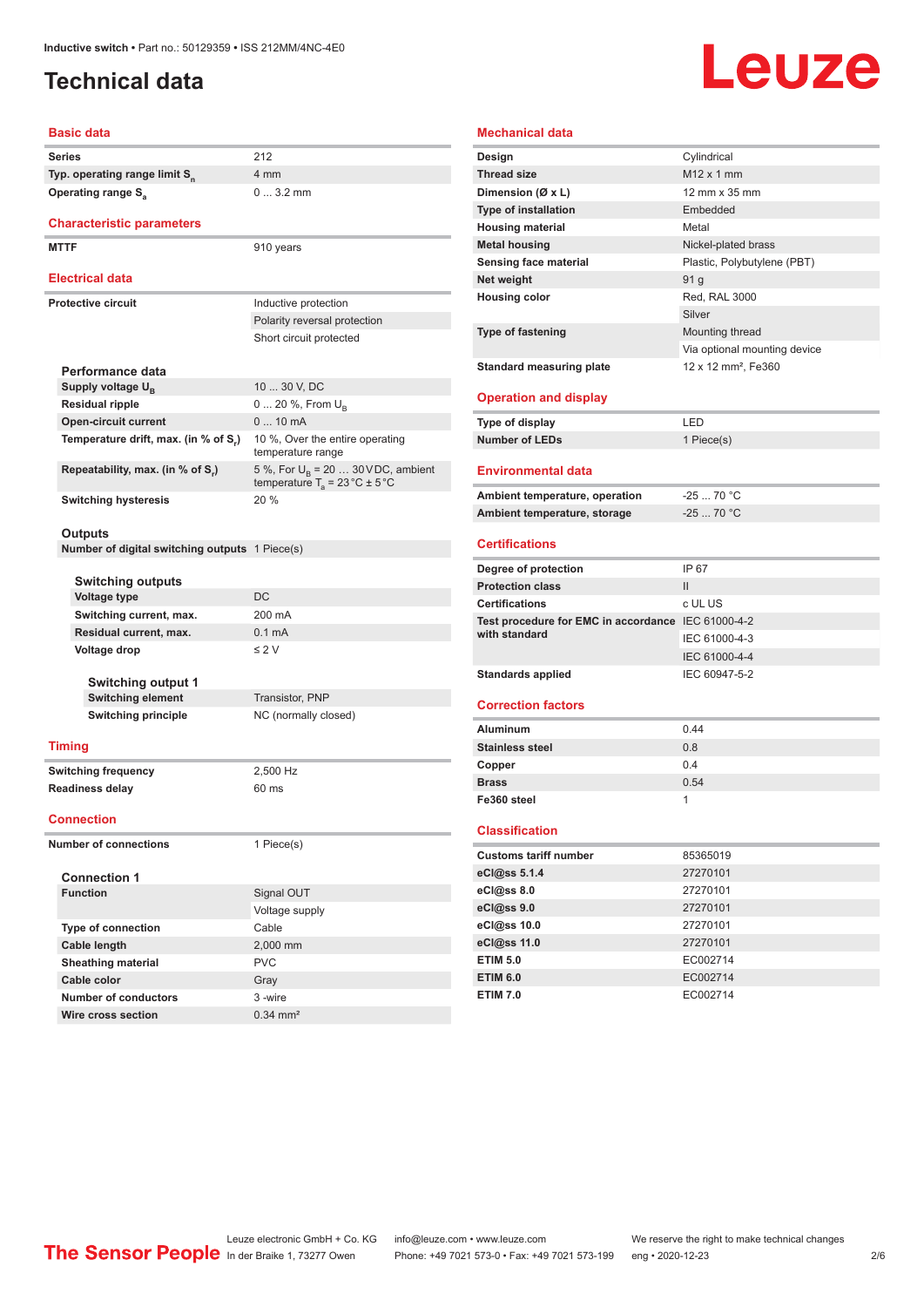<span id="page-2-0"></span>**Inductive switch •** Part no.: 50129359 **•** ISS 212MM/4NC-4E0

#### **Dimensioned drawings**

All dimensions in millimeters







#### **Electrical connection**

**Connection 1**

| <b>Function</b>             | Signal OUT            |
|-----------------------------|-----------------------|
|                             | Voltage supply        |
| Type of connection          | Cable                 |
| Cable length                | 2,000 mm              |
| <b>Sheathing material</b>   | <b>PVC</b>            |
| Cable color                 | Gray                  |
| <b>Number of conductors</b> | 3-wire                |
| Wire cross section          | $0.34 \, \text{mm}^2$ |

| <b>Conductor color</b> | <b>Conductor assignment</b> |
|------------------------|-----------------------------|
| <b>Brown</b>           | V+                          |
| <b>Blue</b>            | <b>GND</b>                  |
| <b>Black</b>           | OUT <sub>1</sub>            |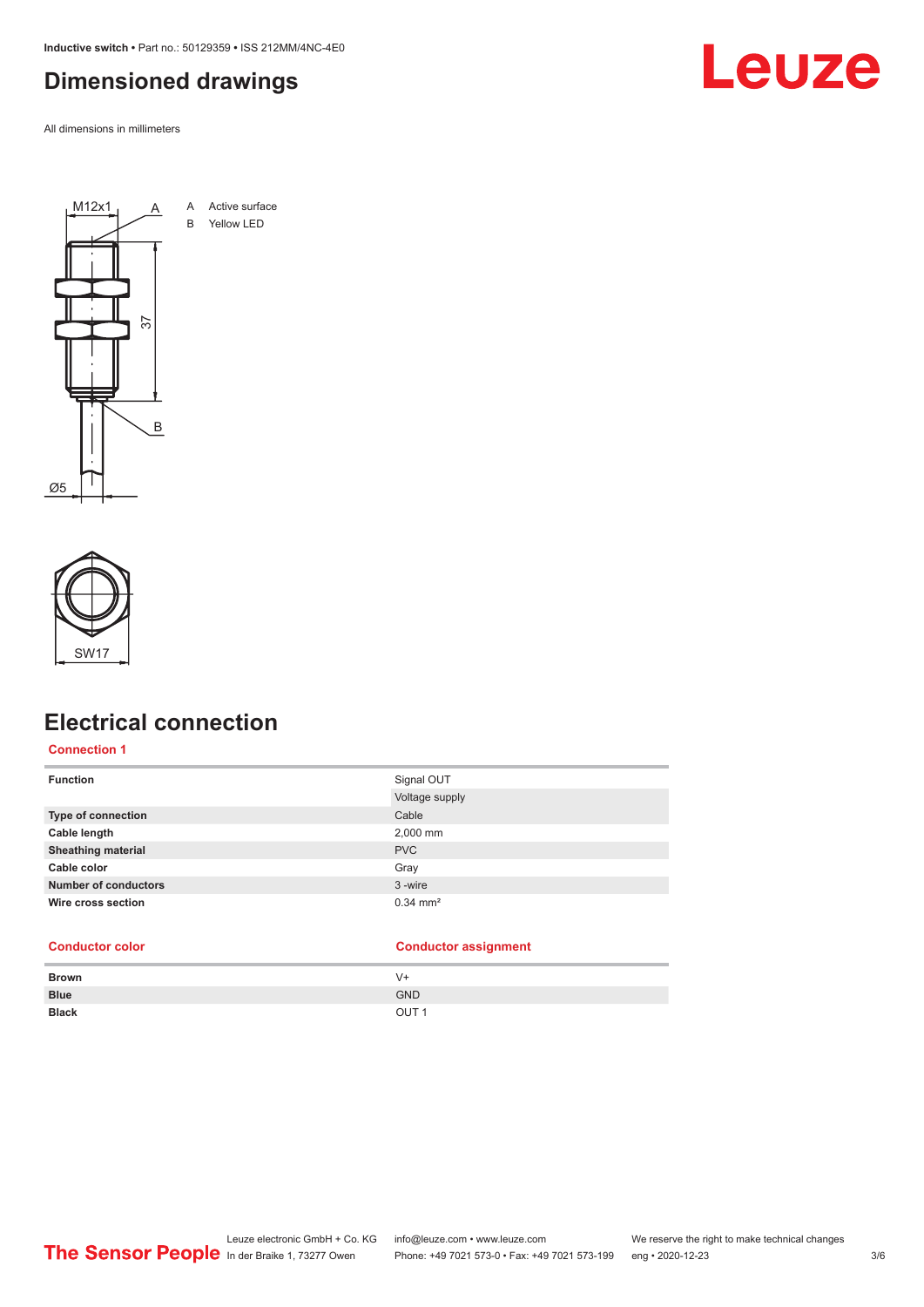#### <span id="page-3-0"></span>**Diagrams**

## Leuze

#### Embedded installation



#### Types with  $S_n = 4.0$  mm



### **Operation and display**

| LED | <b>Display</b> | <b>Meaning</b> |
|-----|----------------|----------------|
|     |                |                |

a Inductive switch

b Standard measuring plate

**1** Yellow, continuous light Switching output/switching state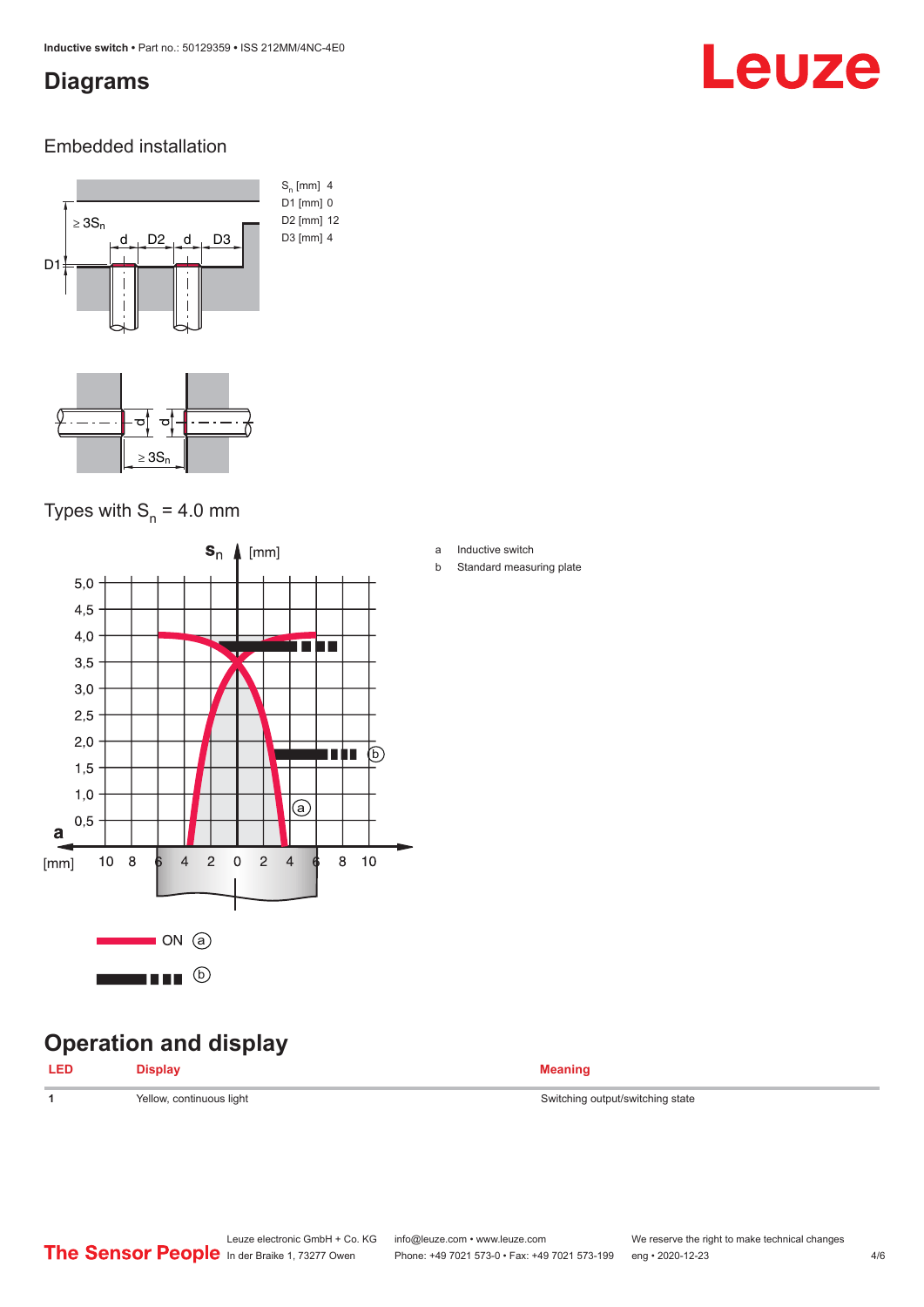#### <span id="page-4-0"></span>**Part number code**

Part designation: **ISX YYY ZZ/AAA.BB-CCC-DDD-DDD**



| <b>ISX</b> | Operating principle / construction<br>IS: inductive switch, standard design<br>ISS: inductive switch, short construction                                                                                                                                                                                                                                                                                                                                                                                                                                                                                                                                                                                                                                                                                                                                                                                                                                                                                                                                                                                                                                                                                                                                                                                                                                                                                                                                                                          |
|------------|---------------------------------------------------------------------------------------------------------------------------------------------------------------------------------------------------------------------------------------------------------------------------------------------------------------------------------------------------------------------------------------------------------------------------------------------------------------------------------------------------------------------------------------------------------------------------------------------------------------------------------------------------------------------------------------------------------------------------------------------------------------------------------------------------------------------------------------------------------------------------------------------------------------------------------------------------------------------------------------------------------------------------------------------------------------------------------------------------------------------------------------------------------------------------------------------------------------------------------------------------------------------------------------------------------------------------------------------------------------------------------------------------------------------------------------------------------------------------------------------------|
| <b>YYY</b> | <b>Series</b><br>203: series with $\varnothing$ 3 mm<br>204: series with $\varnothing$ 4 mm<br>205: series with M5 x 0.5 external thread<br>206: series with $\varnothing$ 6.5 mm<br>208: series with M8 x 1 external thread<br>212: series with M12 x 1 external thread<br>218: series with M18 x 1 external thread<br>230: series with M30 x 1.5 external thread<br>240: series in cubic design<br>244: series in cubic design<br>255: series with 5 x 5 mm <sup>2</sup> cross section<br>288: series with 8 x 8 mm <sup>2</sup> cross section                                                                                                                                                                                                                                                                                                                                                                                                                                                                                                                                                                                                                                                                                                                                                                                                                                                                                                                                                  |
| <b>ZZ</b>  | Housing / thread<br>MM: metal housing (active surface: plastic) / metric thread<br>FM: full-metal housing (active surface: stainless steel AISI 316L) / metric thread<br>MP: metal housing (active surface: plastic) / smooth (without thread)                                                                                                                                                                                                                                                                                                                                                                                                                                                                                                                                                                                                                                                                                                                                                                                                                                                                                                                                                                                                                                                                                                                                                                                                                                                    |
| <b>AAA</b> | Output current / supply<br>4NO: PNP transistor, NO contact<br>4NC: PNP transistor, NC contact<br>2NO: NPN transistor, NO contact<br>2NC: NPN transistor, NC contact<br>1NO: relay, NO contact / AC/DC<br>1NC: relay, NC contact / AC/DC<br>44: 2 PNP transistor switching outputs, antivalent (NO + NC)<br>22: 2 NPN transistor switching outputs, antivalent (NO + NC)                                                                                                                                                                                                                                                                                                                                                                                                                                                                                                                                                                                                                                                                                                                                                                                                                                                                                                                                                                                                                                                                                                                           |
| BB         | Special equipment<br>n/a: no special equipment<br>5F: food version<br>5: housing material V2A (1.4305, AISI 303)                                                                                                                                                                                                                                                                                                                                                                                                                                                                                                                                                                                                                                                                                                                                                                                                                                                                                                                                                                                                                                                                                                                                                                                                                                                                                                                                                                                  |
| <b>CCC</b> | Measurement range / type of installation<br>1E0: typ. range limit 1.0 mm / embedded installation<br>1E5: typ. range limit 1.5 mm / embedded installation<br>2E0: typ. range limit 2.0 mm / embedded installation<br>3E0: typ. range limit 3.0 mm / embedded installation<br>4E0: typ. range limit 4.0 mm / embedded installation<br>5E0: typ. range limit 5.0 mm / embedded installation<br>6E0: typ. range limit 6.0 mm / embedded installation<br>8E0: typ. range limit 8.0 mm / embedded installation<br>10E: typ. range limit 10.0 mm / embedded installation<br>12E: typ. range limit 12.0 mm / embedded installation<br>15E: typ. range limit 15.0 mm / embedded installation<br>20E: typ. range limit 20.0 mm / embedded installation<br>22E: typ. range limit 22.0 mm / embedded installation<br>2N5: typ. range limit 2.5 mm / non-embedded installation<br>4N0: typ. range limit 4.0 mm / non-embedded installation<br>8N0: typ. range limit 8.0 mm / non-embedded installation<br>10N: typ. range limit 10.0 mm / non-embedded installation<br>12N: typ. range limit 12.0 mm / non-embedded installation<br>14N: typ. range limit 14.0 mm / non-embedded installation<br>15N: typ. range limit 15.0 mm / non-embedded installation<br>20N: typ. range limit 20.0 mm / non-embedded installation<br>22N: typ. range limit 22.0 mm / non-embedded installation<br>25N: typ. range limit 25.0 mm / non-embedded installation<br>40N: typ. range limit 40.0 mm / non-embedded installation |
| <b>DDD</b> | <b>Electrical connection</b><br>n/a: cable, standard length 2000 mm<br>S12: M12 connector, 4-pin, axial<br>200-S12: cable, length 200 mm with M12 connector, 4-pin, axial<br>200-S8.3: cable, length 200 mm with M8 connector, 3-pin, axial<br>S8.3: M8 connector, 3-pin, axial<br>005-S8.3: cable, length 500 mm with M8 connector, 3-pin, axial<br>050: cable, standard length 5000 mm, 3-wire                                                                                                                                                                                                                                                                                                                                                                                                                                                                                                                                                                                                                                                                                                                                                                                                                                                                                                                                                                                                                                                                                                  |

**Note**

 $\%$  A list with all available device types can be found on the Leuze website at www.leuze.com.

Leuze electronic GmbH + Co. KG info@leuze.com • www.leuze.com We reserve the right to make technical changes In der Braike 1, 73277 Owen Phone: +49 7021 573-0 • Fax: +49 7021 573-199 eng • 2020-12-23